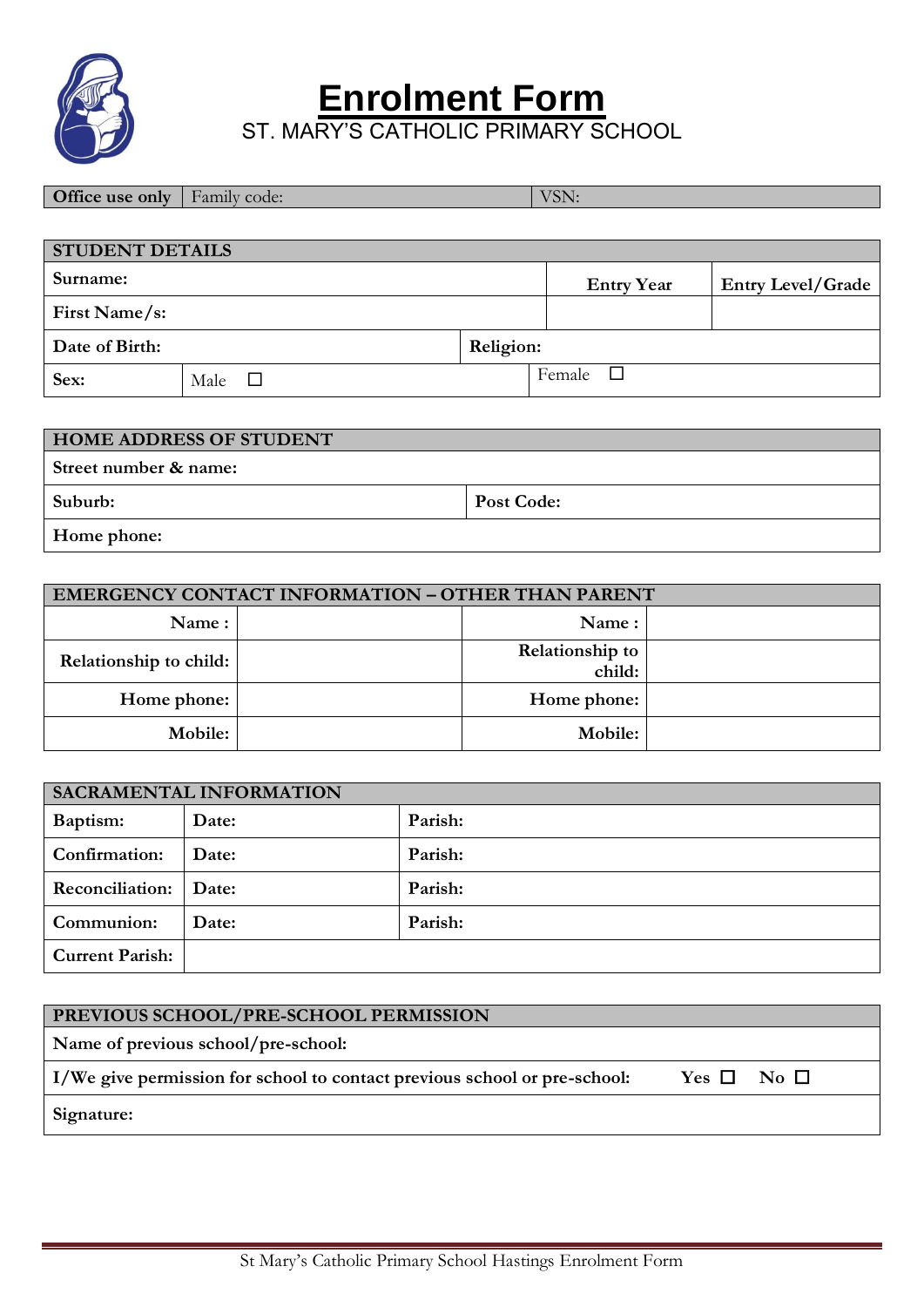| <b>NATIONALITY</b>                        |                             |                                                                                                                                                          |
|-------------------------------------------|-----------------------------|----------------------------------------------------------------------------------------------------------------------------------------------------------|
| Government requirement                    | Nationality:                |                                                                                                                                                          |
| In which country was the<br>student born: | Australia $\square$         | Other – Please specify                                                                                                                                   |
|                                           |                             | Is the student of Aboriginal or Torres Strait Islander origin?<br>(For persons of both Aboriginal or Torres Strait Islander origin mark both 'Yes' both) |
| Government requirement                    | $\rm No$                    |                                                                                                                                                          |
|                                           | Yes, Aboriginal             |                                                                                                                                                          |
|                                           | Yes, Torres Strait Islander |                                                                                                                                                          |

|     | Government requirement      | Does the student or their mother/guardian or their father/guardian speak a<br>language other than English at home? (if more than one language, indicate the<br>one that is spoken most often) |                 |                 |  |  |  |  |
|-----|-----------------------------|-----------------------------------------------------------------------------------------------------------------------------------------------------------------------------------------------|-----------------|-----------------|--|--|--|--|
|     |                             | Student                                                                                                                                                                                       | Mother/guardian | Father/guardian |  |  |  |  |
| No. | English Only                |                                                                                                                                                                                               |                 |                 |  |  |  |  |
| Yes | $Other - please$<br>specify |                                                                                                                                                                                               |                 |                 |  |  |  |  |

| <b>CITIZENSHIP STATUS -Please indicate below:</b><br>(original documents to be sighted and copies to be retained by the school) |  |  |  |  |  |
|---------------------------------------------------------------------------------------------------------------------------------|--|--|--|--|--|
| Australian citizen (Naturalisation Certificate or Australian Passport if Country of Birth is not Australia)                     |  |  |  |  |  |
| Permanent resident (passport if Country is not Australia)                                                                       |  |  |  |  |  |
| Temporary resident (passport and visa)                                                                                          |  |  |  |  |  |
| Foreign National without residential status (passport and visa)                                                                 |  |  |  |  |  |
| Other/Visitor/Student/Passport/Other/Visa (passport and visa)                                                                   |  |  |  |  |  |

| <b>MOTHER/GUARDIAN</b>                                    |                                                        |                  |                     |                                                                                            |              |                               |                       |  |                                                                                           |          |
|-----------------------------------------------------------|--------------------------------------------------------|------------------|---------------------|--------------------------------------------------------------------------------------------|--------------|-------------------------------|-----------------------|--|-------------------------------------------------------------------------------------------|----------|
| Surname:                                                  |                                                        |                  |                     | Title: (eg. Mrs/Ms)                                                                        |              |                               | <b>First Name:</b>    |  |                                                                                           |          |
| Address:                                                  |                                                        |                  |                     |                                                                                            |              |                               |                       |  |                                                                                           |          |
| <b>Home Phone:</b>                                        |                                                        |                  |                     | <b>Work Phone:</b>                                                                         |              |                               | Mobile:               |  |                                                                                           |          |
| <b>SMS Messaging:</b> (for emergency & reminder purposes) |                                                        |                  |                     |                                                                                            |              | Yes $\Box$<br>$\rm No$ $\Box$ |                       |  |                                                                                           |          |
| Email:                                                    |                                                        |                  |                     |                                                                                            |              |                               |                       |  |                                                                                           |          |
| Government                                                |                                                        | Occupation:      |                     |                                                                                            |              |                               |                       |  | What is the occupation group?<br>(select from list of parental occupation groups on page) |          |
| Requirement                                               |                                                        |                  |                     |                                                                                            |              | $\Box$ A                      | $\Box B$              |  | $\Box$ $C$                                                                                | $\Box$ D |
| Religion:                                                 |                                                        |                  |                     |                                                                                            | Nationality: |                               |                       |  |                                                                                           |          |
| <b>Country of Birth:</b>                                  |                                                        | $\Box$ Australia |                     | $\Box$ Other (please specify)                                                              |              |                               |                       |  |                                                                                           |          |
| Government                                                |                                                        |                  |                     | What is the highest year of primary or secondary school the mother/guardian has            |              |                               |                       |  |                                                                                           |          |
| Requirement                                               |                                                        |                  |                     | completed: (for persons who have never attended school, mark 'Year 9 equivalent or below') |              |                               |                       |  |                                                                                           |          |
|                                                           | Year 9 or equivalent or below<br>Year 10 or equivalent |                  |                     | Year 11 or equivalent                                                                      |              |                               | Year 12 or equivalent |  |                                                                                           |          |
|                                                           |                                                        |                  |                     |                                                                                            |              |                               |                       |  |                                                                                           |          |
|                                                           |                                                        |                  |                     |                                                                                            |              |                               |                       |  |                                                                                           |          |
| Government                                                |                                                        |                  |                     | What is the level of the highest qualification the mother/guardian has completed:          |              |                               |                       |  |                                                                                           |          |
| Requirement                                               |                                                        |                  | (mark one box only) |                                                                                            |              |                               |                       |  |                                                                                           |          |
| No non school                                             |                                                        |                  |                     | Certificate I to IV                                                                        |              | Advanced                      |                       |  | Bachelor degree or                                                                        |          |
|                                                           | qualification                                          |                  |                     | (including trade certificate)                                                              |              | diploma/Diploma               |                       |  | above                                                                                     |          |

St Mary's Catholic Primary School Hastings Enrolment Form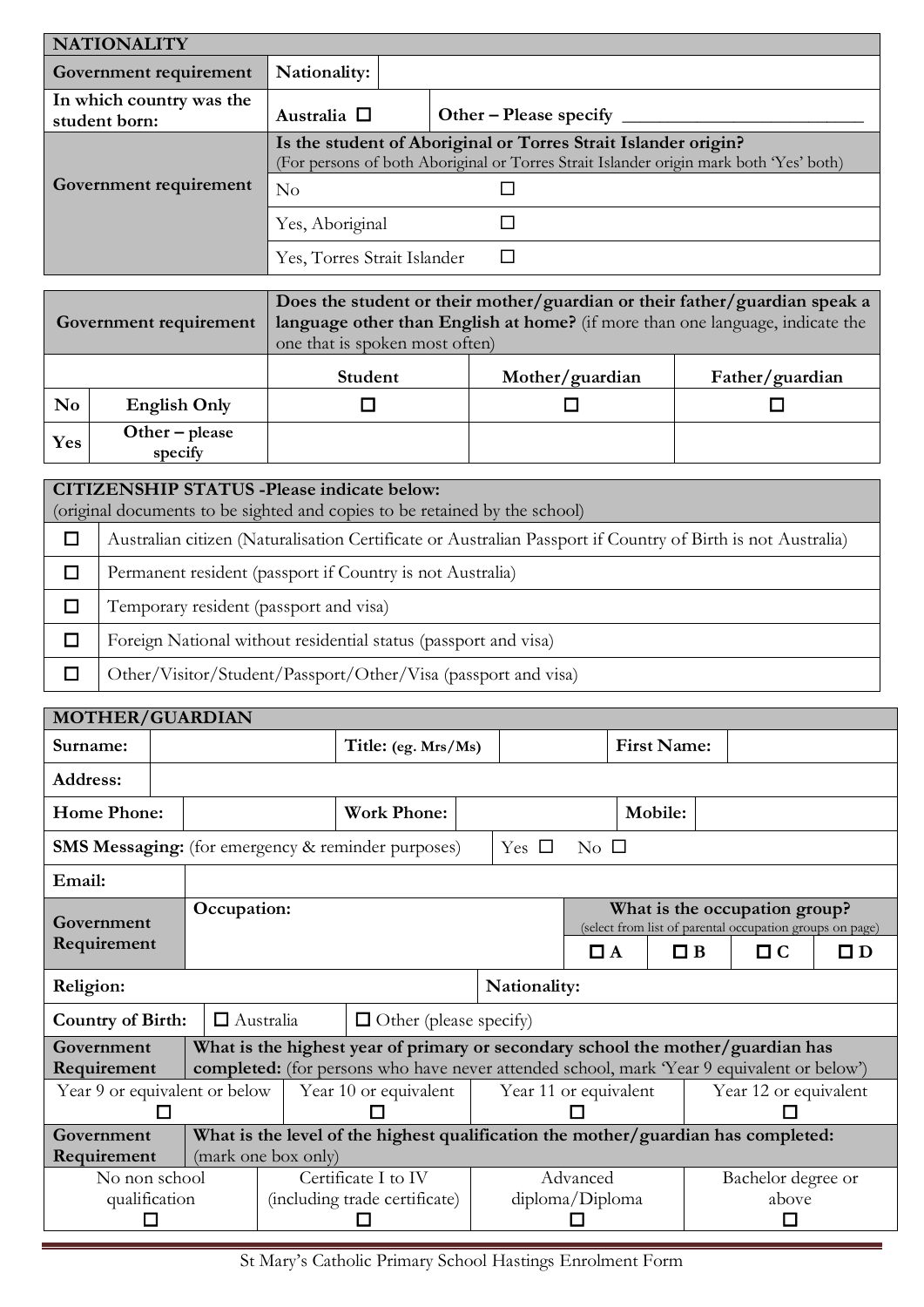| <b>FATHER/GUARDIAN</b>                                                                                          |                     |                  |                               |                     |                               |                                                                                                                                                                                                                  |                 |                    |          |                                                                      |             |
|-----------------------------------------------------------------------------------------------------------------|---------------------|------------------|-------------------------------|---------------------|-------------------------------|------------------------------------------------------------------------------------------------------------------------------------------------------------------------------------------------------------------|-----------------|--------------------|----------|----------------------------------------------------------------------|-------------|
| Surname:                                                                                                        |                     |                  |                               |                     | Title: (eg. Mrs/Ms)           |                                                                                                                                                                                                                  |                 | <b>First Name:</b> |          |                                                                      |             |
| Address:                                                                                                        |                     |                  |                               |                     |                               |                                                                                                                                                                                                                  |                 |                    |          |                                                                      |             |
| <b>Home Phone:</b>                                                                                              |                     |                  |                               |                     | <b>Work Phone:</b>            |                                                                                                                                                                                                                  |                 | Mobile:            |          |                                                                      |             |
| <b>SMS Messaging:</b> (for emergency & reminder purposes)                                                       |                     |                  |                               |                     |                               | Yes $\Box$                                                                                                                                                                                                       | $\rm No$ $\Box$ |                    |          |                                                                      |             |
| Email:                                                                                                          |                     |                  |                               |                     |                               |                                                                                                                                                                                                                  |                 |                    |          |                                                                      |             |
| Government                                                                                                      | Occupation:         |                  |                               |                     |                               |                                                                                                                                                                                                                  |                 |                    |          | What is the occupation group?                                        |             |
| Requirement                                                                                                     |                     |                  |                               |                     |                               |                                                                                                                                                                                                                  | $\Box$ A        |                    | $\Box$ B | (select from list of parental occupation groups on page)<br>$\Box$ C | $\square$ D |
|                                                                                                                 |                     |                  |                               |                     |                               |                                                                                                                                                                                                                  |                 |                    |          |                                                                      |             |
| Religion:                                                                                                       |                     |                  |                               |                     |                               | Nationality:                                                                                                                                                                                                     |                 |                    |          |                                                                      |             |
| <b>Country of Birth:</b><br>Government                                                                          |                     | $\Box$ Australia |                               |                     | $\Box$ Other (please specify) | What is the highest year of primary or secondary school the father/guardian has                                                                                                                                  |                 |                    |          |                                                                      |             |
| Requirement                                                                                                     |                     |                  |                               |                     |                               | completed: (for persons who have never attended school, mark 'Year 9 equivalent or below')                                                                                                                       |                 |                    |          |                                                                      |             |
| Year 9 or equivalent or below                                                                                   |                     |                  |                               |                     | Year 10 or equivalent         | Year 11 or equivalent                                                                                                                                                                                            |                 |                    |          | Year 12 or equivalent                                                |             |
|                                                                                                                 |                     |                  |                               |                     |                               |                                                                                                                                                                                                                  |                 |                    |          |                                                                      |             |
| Government<br>Requirement                                                                                       | (mark one box only) |                  |                               |                     |                               | What is the level of the highest qualification the father/guardian has completed:                                                                                                                                |                 |                    |          |                                                                      |             |
| No non school                                                                                                   |                     |                  |                               | Certificate I to IV |                               |                                                                                                                                                                                                                  | Advanced        |                    |          | Bachelor degree or                                                   |             |
| qualification<br>П                                                                                              |                     |                  | (including trade certificate) |                     |                               |                                                                                                                                                                                                                  | diploma/Diploma |                    |          | above                                                                |             |
|                                                                                                                 |                     |                  |                               |                     |                               |                                                                                                                                                                                                                  |                 |                    |          |                                                                      |             |
| SIBLINGS ATTENDING A SCHOOL/PRE-SCHOOL                                                                          |                     |                  |                               |                     |                               |                                                                                                                                                                                                                  |                 |                    |          |                                                                      |             |
| List all children in your family attending school or preschool (oldest to youngest) – include applicant<br>Name |                     |                  |                               |                     |                               |                                                                                                                                                                                                                  |                 | Year/Grade         |          | Date of Birth                                                        |             |
|                                                                                                                 |                     |                  | School/Pre-school             |                     |                               |                                                                                                                                                                                                                  |                 |                    |          |                                                                      |             |
|                                                                                                                 |                     |                  |                               |                     |                               |                                                                                                                                                                                                                  |                 |                    |          |                                                                      |             |
|                                                                                                                 |                     |                  |                               |                     |                               |                                                                                                                                                                                                                  |                 |                    |          |                                                                      |             |
|                                                                                                                 |                     |                  |                               |                     |                               |                                                                                                                                                                                                                  |                 |                    |          |                                                                      |             |
|                                                                                                                 |                     |                  |                               |                     |                               |                                                                                                                                                                                                                  |                 |                    |          |                                                                      |             |
| <b>MEDICAL INFORMATION</b>                                                                                      |                     |                  |                               |                     |                               |                                                                                                                                                                                                                  |                 |                    |          |                                                                      |             |
| Doctor's Name:                                                                                                  |                     |                  |                               |                     |                               |                                                                                                                                                                                                                  |                 |                    |          |                                                                      |             |
| No. and Street:                                                                                                 |                     |                  |                               |                     |                               |                                                                                                                                                                                                                  |                 |                    |          |                                                                      |             |
| Suburb:                                                                                                         |                     |                  |                               |                     | Post Code:                    |                                                                                                                                                                                                                  |                 | Phone:             |          |                                                                      |             |
| <b>Medicare No.:</b>                                                                                            |                     |                  |                               |                     |                               | <b>Ref No:</b>                                                                                                                                                                                                   |                 | Expiry:            |          |                                                                      |             |
| <b>Private Health:</b>                                                                                          |                     | Yes $\Box$       |                               | $\rm No$ $\Box$     | Fund:                         |                                                                                                                                                                                                                  |                 | Number:            |          |                                                                      |             |
| Ambulance:                                                                                                      |                     | Yes $\Box$       |                               | $\rm No$ $\Box$     | Number:                       |                                                                                                                                                                                                                  |                 |                    |          |                                                                      |             |
| <b>Medical Condition:</b>                                                                                       |                     |                  |                               |                     |                               | Please specify any medical conditions the student suffers from e.g. asthma, diabetes and/ or any prescribed medications<br>taken by the student. A Medication Action Plan will be sent home for you to complete. |                 |                    |          |                                                                      |             |
|                                                                                                                 |                     |                  |                               |                     |                               |                                                                                                                                                                                                                  |                 |                    |          |                                                                      |             |
|                                                                                                                 | Allergies:          |                  |                               |                     |                               | Please list any known allergies the student has e.g. allergy to nuts, penicillin, bee stings including specific details.                                                                                         |                 |                    |          |                                                                      |             |
|                                                                                                                 |                     |                  |                               |                     |                               |                                                                                                                                                                                                                  |                 |                    |          |                                                                      |             |
| Has the student been diagnosed as being at risk of                                                              |                     |                  |                               |                     |                               |                                                                                                                                                                                                                  |                 | Yes $\Box$         |          | $\rm No$ $\Box$                                                      |             |
| anaphylaxis?                                                                                                    |                     |                  |                               |                     |                               |                                                                                                                                                                                                                  |                 |                    |          |                                                                      |             |
| If yes, does the student have an EpiPen or Anapen?<br>Yes $\Box$<br>$\rm No$ $\Box$                             |                     |                  |                               |                     |                               |                                                                                                                                                                                                                  |                 |                    |          |                                                                      |             |

St Mary's Catholic Primary School Hastings Enrolment Form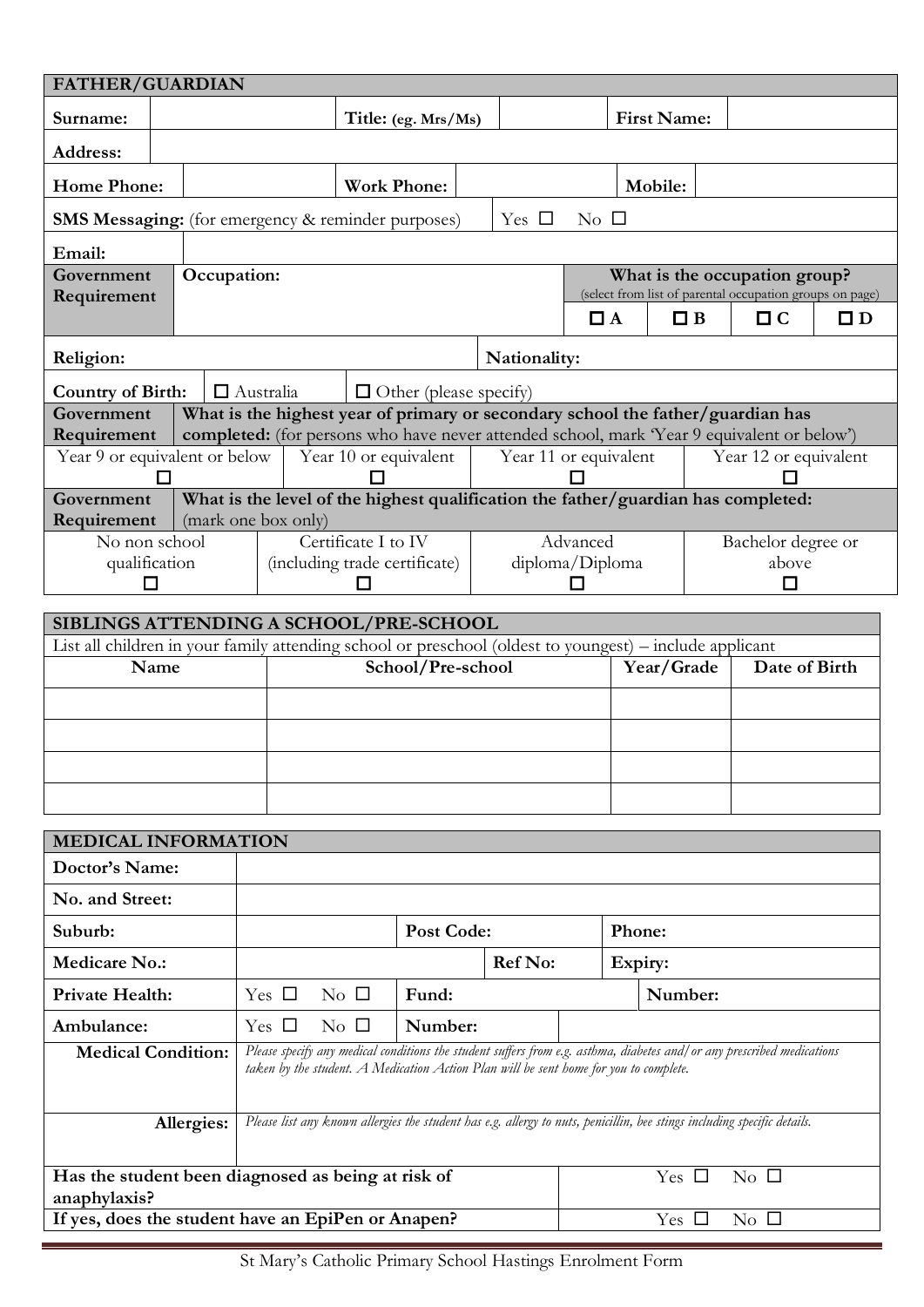| <b>IMMUNISATION</b> – please indicate if the student has been immunized against the following: |                            |      |                      |                      |      |  |  |
|------------------------------------------------------------------------------------------------|----------------------------|------|----------------------|----------------------|------|--|--|
|                                                                                                |                            | Date |                      |                      | Date |  |  |
| Diptheria/Tetanus/Whooping Cough                                                               | Yes $\square$ No $\square$ |      | Hepatitis B          | Yes $\Box$ No $\Box$ |      |  |  |
| Haemophilus Influenzae type B (Hib)                                                            | Yes $\Box$ No $\Box$       |      | Polio                | Yes $\Box$ No $\Box$ |      |  |  |
| Measles-Mumps-Rubella                                                                          | Yes $\square$ No $\square$ |      | Rotavirus            | Yes $\Box$ No $\Box$ |      |  |  |
| Meningococcal C disease                                                                        | Yes $\Box$ No $\Box$       |      | <b>Chicken Pox</b>   | Yes $\Box$ No $\Box$ |      |  |  |
| Human Papillomavirus (HPV) (12-                                                                | Yes $\Box$ No $\Box$       |      | Pneumococcal disease | Yes $\Box$ No $\Box$ |      |  |  |
| 18 <sub>yrs</sub>                                                                              |                            |      |                      |                      |      |  |  |

**This application gives you the opportunity to provide information that will facilitate the smooth transition of your child into our school. It will assist the school to develop appropriate strategies to meet the particular needs of your child. If the information provided is incomplete or misleading, any decision made as to enrolment may be revised.** 

| <b>SPECIAL NEEDS</b>       |   |                        |                                         |   |
|----------------------------|---|------------------------|-----------------------------------------|---|
| Does your child have:      |   |                        |                                         |   |
| autism                     |   | behaviour disorders    | a hearing impairment                    |   |
| an intellectual disability | 囗 | a language disorder    | mental health issues                    |   |
| a particular disability    | ⊐ | a vision impairment    | ADD/ADHD                                | П |
| giftedness                 |   | acquired brain injury  | difficulties in basic areas of learning | П |
| none of the above          |   | other (please specify) |                                         |   |

| PLEASE INDICATE THE HOME CARE ARRANGEMENTS FOR THIS STUDENT: |                             |        |                                                             |  |  |  |
|--------------------------------------------------------------|-----------------------------|--------|-------------------------------------------------------------|--|--|--|
| ∣ □                                                          | Living with Mother & Father | ▕▕▁▏   | Single parent – Mother / Father (please circle)             |  |  |  |
| $\Box$                                                       | Living in a step family     | $\Box$ | Shared parenting eg. One week with mother, next with father |  |  |  |

| <b>COURT ORDERS (if applicable)</b>                                                                                                     |  |  |  |  |  |  |
|-----------------------------------------------------------------------------------------------------------------------------------------|--|--|--|--|--|--|
| Are there any current court orders relating to the student? Yes $\square$ No $\square$                                                  |  |  |  |  |  |  |
| If yes, copies of these court orders e.g $AVO's$ , Family Court/Federal Magistrates Court orders or other relevant court orders must be |  |  |  |  |  |  |
| provided.                                                                                                                               |  |  |  |  |  |  |
| Is there any other information you wish the school to be aware of:                                                                      |  |  |  |  |  |  |
|                                                                                                                                         |  |  |  |  |  |  |

| Acknowledgements and permissions<br>(please tick all boxes) |                                                                                                                                                                                                                           |                                                                                                           |  |  |  |  |
|-------------------------------------------------------------|---------------------------------------------------------------------------------------------------------------------------------------------------------------------------------------------------------------------------|-----------------------------------------------------------------------------------------------------------|--|--|--|--|
|                                                             | required.                                                                                                                                                                                                                 | I give the permission for my child's hair to be checked for head lice in the event of an outbreak or when |  |  |  |  |
|                                                             | I give permission for St Mary's to share personal information with Westernport Parish for the purposes of<br>building community and support the works of the Parish, in accordance with the St. Mary's Privacy<br>Policy. |                                                                                                           |  |  |  |  |
|                                                             | I understand that in accepting a place for my child(ren) at St. Mary's, I agree to meet the requirement of<br>paying all school fees, levies and designated charges.                                                      |                                                                                                           |  |  |  |  |
| <b>SIGNATURE:</b>                                           |                                                                                                                                                                                                                           |                                                                                                           |  |  |  |  |
|                                                             |                                                                                                                                                                                                                           |                                                                                                           |  |  |  |  |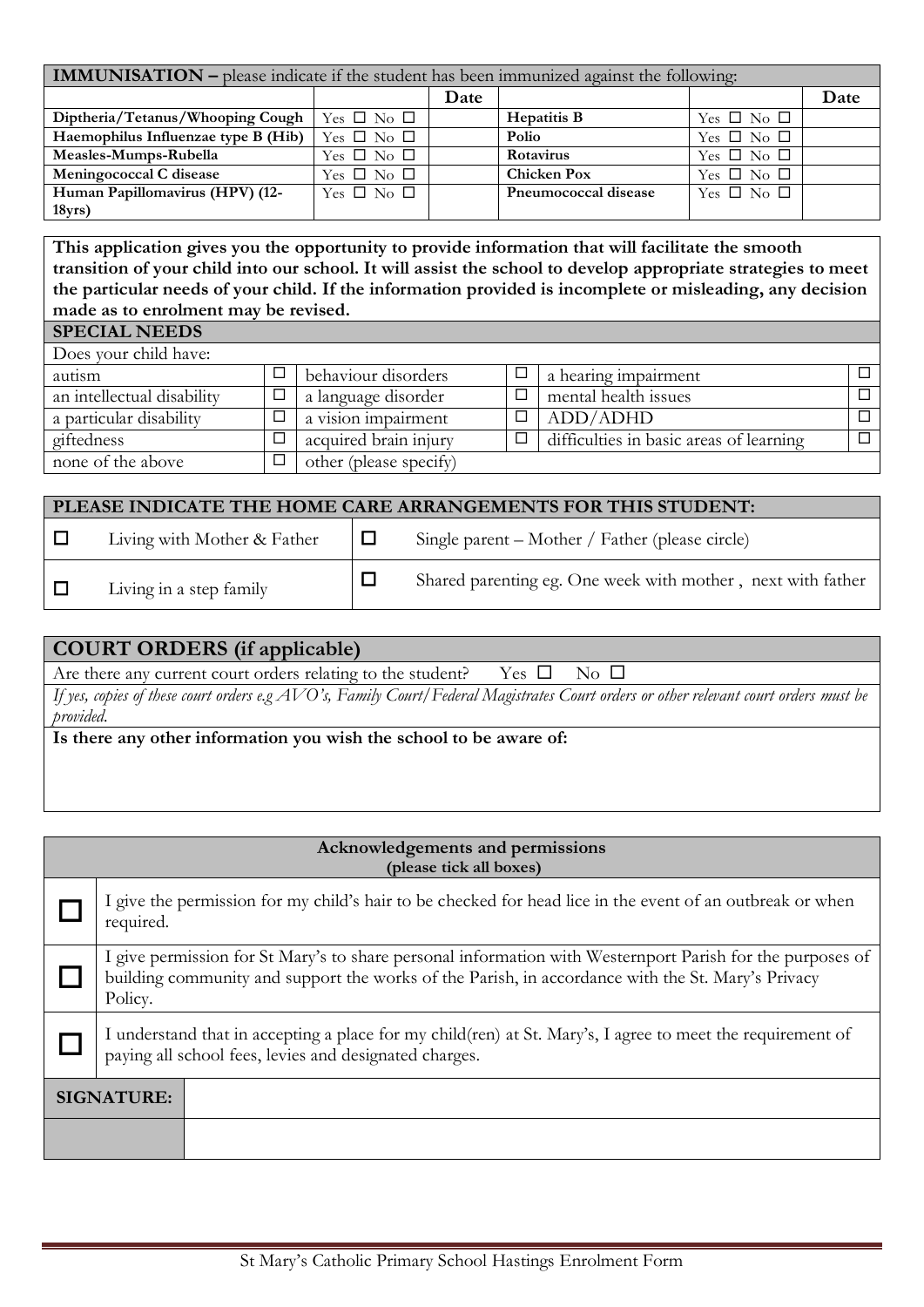- 1. I/We agree to support school policies in relation to program of studies, sports, pastoral care, school uniform, discipline and general operations of the school
- 2. I/We understand that if this application is successful the information that I/We have provided must be kept up to date throughout the period of enrolment, e.g change of address, court orders.
- 3. I / We understand that St. Mary's is a Catholic school. As such I understand that by enrolling, my child will participate in the Religious Education program and take part in the various events and traditions that come with being a member of a Catholic community.
- 4. If this enrolment is accepted I/We agree to attend parent/teacher and information evenings which relate to my child.
- 5. If this enrolment is accepted I/We agree to address any concerns I/We have to the relevant teacher or the school principal.
- 6. If this enrolment is accepted I/We agree to treat all members of the community with respect as befits a catholic primary school.
- 7. If, in time of emergencies, accidents or serious illness, I/We cannot be contacted I/We give permission for the principal (or their representative) to seek medical attention for my child as required. This may include transportation to the nearest hospital, medical centre or doctor by ambulance or private vehicle. I/We also understand that we are to meet any costs incurred.
- 8. I/We have read all the information in the enrolment package and understand the policies that we will need to abide by should the enrolment application be successful.
- 9. I/We have read the Standard Collection and Photograph Notice about the collection and management of the personal information contained in this form.
- 10. I/We understand that if any misleading information has been provided, or any omission of significant, relevant information made in the application for enrolment, acceptance will not be granted; or if discovered after acceptance enrolment may be withdrawn.
- 11. I/We have included copies of the following documents with this application for enrolment: *(please tick appropriate boxes)*

| Birth Certificate                                                                   |
|-------------------------------------------------------------------------------------|
| Sacramental Certificate to date                                                     |
| Passport, visa, citizenship documentation (if applicable)                           |
| Most recent previous school reports and external test results                       |
| Current Family Court Orders (if applicable)                                         |
| Relevant medical and/or special needs information (if applicable)                   |
| Immunisation Certificate                                                            |
| Reports of assessments your child has received for speech, hearing, cognitive (IQ), |
| occupational therapy (if applicable)                                                |

| Mother/Guardian Signature: | Date: |  |
|----------------------------|-------|--|
| Father/Guardian Signature: | Date: |  |